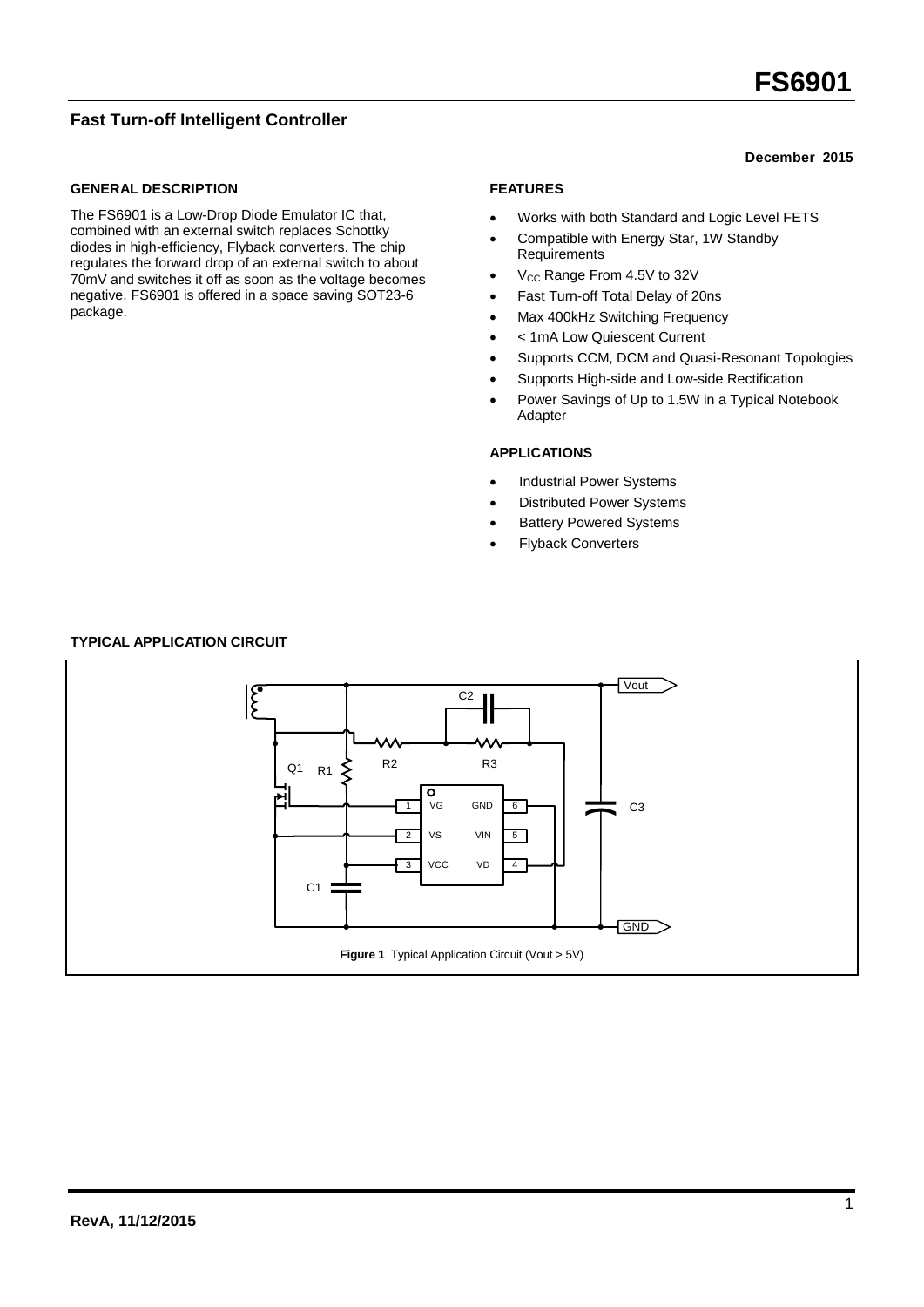## **PIN CONFIGURATION**

| Package | <b>Pin Configuration (Top View)</b>                                 |  |
|---------|---------------------------------------------------------------------|--|
| SOT23-6 | $1$ VG GND<br>6.6<br>2<br>VS<br>VIN<br><b>VCC</b><br>$\overline{3}$ |  |

## **PIN DESCRIPTION**

| No. | <b>Pin</b>     | <b>Description</b>                     |
|-----|----------------|----------------------------------------|
|     | VG             | Gate drive output                      |
| 2   | Vs             | Ground, also used as reference for VD  |
| 3   | $V_{CC}$       | Supply voltage                         |
| 4   | V <sub>D</sub> | FET drain voltage sense                |
| 5   | $V_{IN}$       | Auxiliary supply voltage               |
| 6   | <b>GND</b>     | Power Ground, return for driver switch |

## **ORDERING INFORMATION Industrial Range: -40°C to +125°C**

| <b>Order Part No.</b> | Package          | Unit Weight (g) | QTY       |
|-----------------------|------------------|-----------------|-----------|
| <b>FS6901LGT</b>      | SOT23-6, Pb-Free | 0.015           | 3000/Reel |

# **TAPE AND REEL ORIENTATION**

SOT23-6, 4mm Pitch, Pin 1 Opposing Sprocket holes

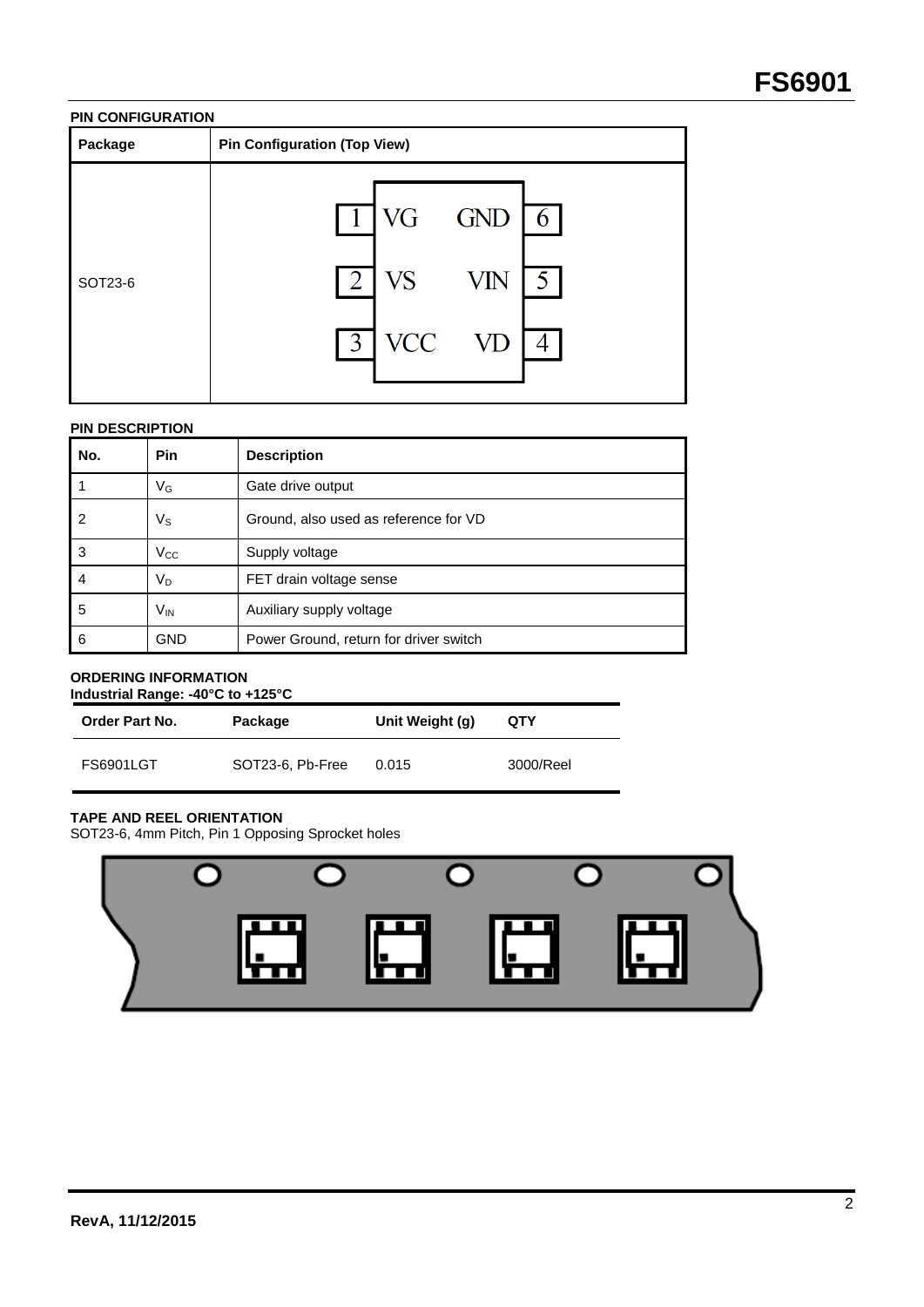## **FUNCTIONAL BLOCK DIAGRAM**



### **ABSOLUTE MAXIMUM RATINGS**

| V <sub>cc</sub> to V <sub>s</sub> Voltage   |                                         | $-0.3V - 45V$                     |  |
|---------------------------------------------|-----------------------------------------|-----------------------------------|--|
| GND to V <sub>s</sub> Voltage               |                                         | $-0.3V \sim 0.3V$                 |  |
| V <sub>G</sub> to V <sub>s</sub> Voltage    |                                         | $-0.3V \sim 25V$                  |  |
| $V_D$ to $V_S$ Voltage                      |                                         | $-0.7V \sim 5.7V$                 |  |
| $V_{\text{IN}}$ to $V_{\text{S}}$ Voltage   |                                         | $-0.3V \sim 45V$                  |  |
| Operation frequency                         |                                         | 400 kHz                           |  |
| Operating temperature range, TA             |                                         | $-40^{\circ}$ C $-+110^{\circ}$ C |  |
| Storage temperature range, T <sub>STG</sub> |                                         | $-55^{\circ}$ ~+150 $^{\circ}$ C  |  |
| Package Thermal<br>Resistance               | Junction to Ambient, R <sub>th-JA</sub> | 220 °C/w                          |  |
| $(SOT23-6)$                                 | Junction to Case, $R_{th-IC}$           | 110 °C/w                          |  |
| ESD (HBM)                                   |                                         | 3000 V                            |  |

**Note:**

Stresses beyond those listed under "Absolute Maximum Ratings" may cause permanent damage to the device. These are stress ratings only and functional operation of the device at these or any other condition beyond those indicated in the operational sections of the specifications is not implied. Exposure to absolute maximum rating conditions for extended periods may affect device reliability.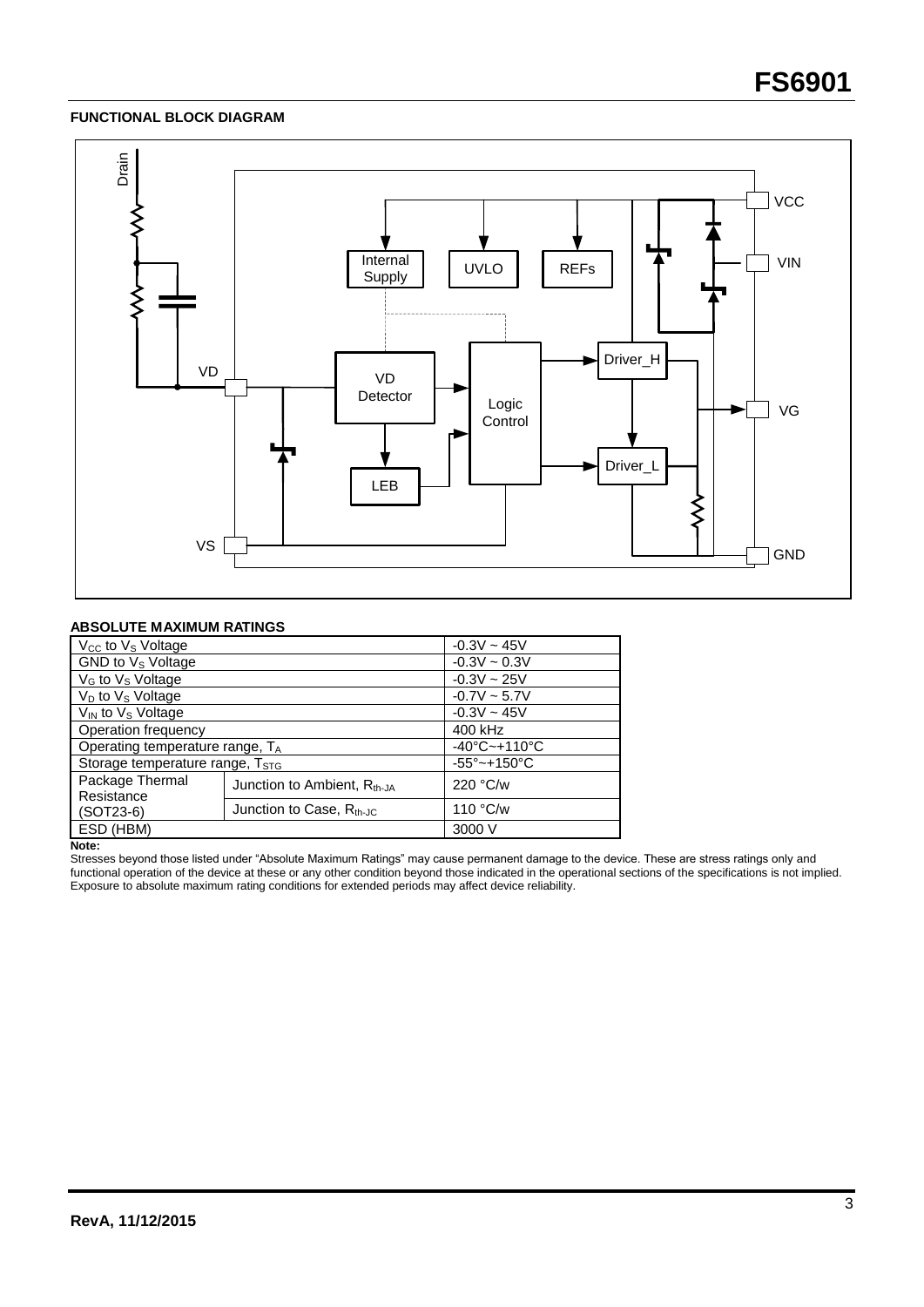# **ELECTRICAL CHARACTERISTICS**

Test condition is  $T_A = 25^{\circ}C$ ,  $V_{CC} = 12V$ , unless otherwise specified.

| <b>Parameter</b>                               | <b>Condition</b>                                       | Min.                | Typ. | Max.           | <b>Unit</b>     |
|------------------------------------------------|--------------------------------------------------------|---------------------|------|----------------|-----------------|
|                                                | Supply Voltage (V <sub>cc</sub> ) Section              |                     |      |                |                 |
| V <sub>CC</sub> Supply Voltage Operation Range |                                                        | 4.5                 |      | 32             | $\vee$          |
| V <sub>CC</sub> UVLO Rising                    |                                                        |                     | 4.2  |                | V               |
| V <sub>CC</sub> UVLO Falling                   |                                                        |                     | 4.3  |                | V               |
| V <sub>CC</sub> Clamper Voltage                |                                                        |                     | 35   |                | V               |
| <b>Operation Current</b>                       | $C_{load} = 5nF$ , $F_{SW} = 100kHz$                   |                     | 6    | 10             | mA              |
| Quiescent Current                              | No Switching                                           |                     |      | 1              | mA              |
| Shutdown Current                               | $V_{CC} = 4V$                                          |                     | 100  | 150            | uA              |
| Thermal Shutdown Temperature                   |                                                        |                     | 150  |                | $^{\circ}C$     |
| Thermal Shutdown Hysteresis                    |                                                        |                     | 15   |                | $\rm ^{\circ}C$ |
|                                                | <b>Control Circuitry Section</b>                       |                     |      |                |                 |
| VS to VD Forward Volrage, VFWD                 |                                                        | 55                  | 70   | 85             | mV              |
| Turn-on Delay                                  | $C_{LOAD} = 5nF$                                       |                     | 75   |                | ns              |
|                                                | $C_{LOAD} = 10nF$                                      |                     | 100  |                | ns              |
| Pull-Down Resistance of VG Pin                 |                                                        |                     | 200k |                | Ω               |
|                                                | MOSFET off                                             |                     | 5.5  |                | uA              |
| Input bias Current on VD pin                   | MOSFET on                                              |                     | 0.5  |                | uA              |
| Minimum 'ON' time                              |                                                        |                     | 1.6  |                | us              |
|                                                | <b>Gate Driver Section</b>                             |                     |      |                |                 |
| $V_G$ (Low)                                    | $I_{LOAD} = 1mA$                                       |                     | 0.05 | 0.5            | V               |
| $V_G$ (High)                                   | $V_{CC}$ > 17V                                         | 12                  | 13.5 | 15             | $\vee$          |
|                                                | $V_{CC}$ < 17V                                         | $V_{\text{cc}-2.2}$ |      |                | V               |
| <b>Turn-off Threshold</b>                      |                                                        | 10                  | 15   | 20             | mV              |
| <b>Turn-off Propagation Delay</b>              | $V_D = V_S$ , $R_{GATE} = 0$ ohm                       |                     | 15   |                | ns              |
| <b>Turn-off Total Delay</b>                    | $V_D = V_S$ , $C_{LOAD} = 5nF$ , $R_{GATE} = 0$ ohm    |                     | 20   | 35             | ns              |
|                                                | $V_D = V_S$ , $C_{LOAD} = 10nF$ , $R_{GATE} =$<br>0ohm |                     | 40   |                | ns              |
| Pull Down Impedance                            |                                                        |                     | 1    | $\overline{c}$ | Ω               |
| Pull Down Current                              |                                                        | 2                   |      |                | Α               |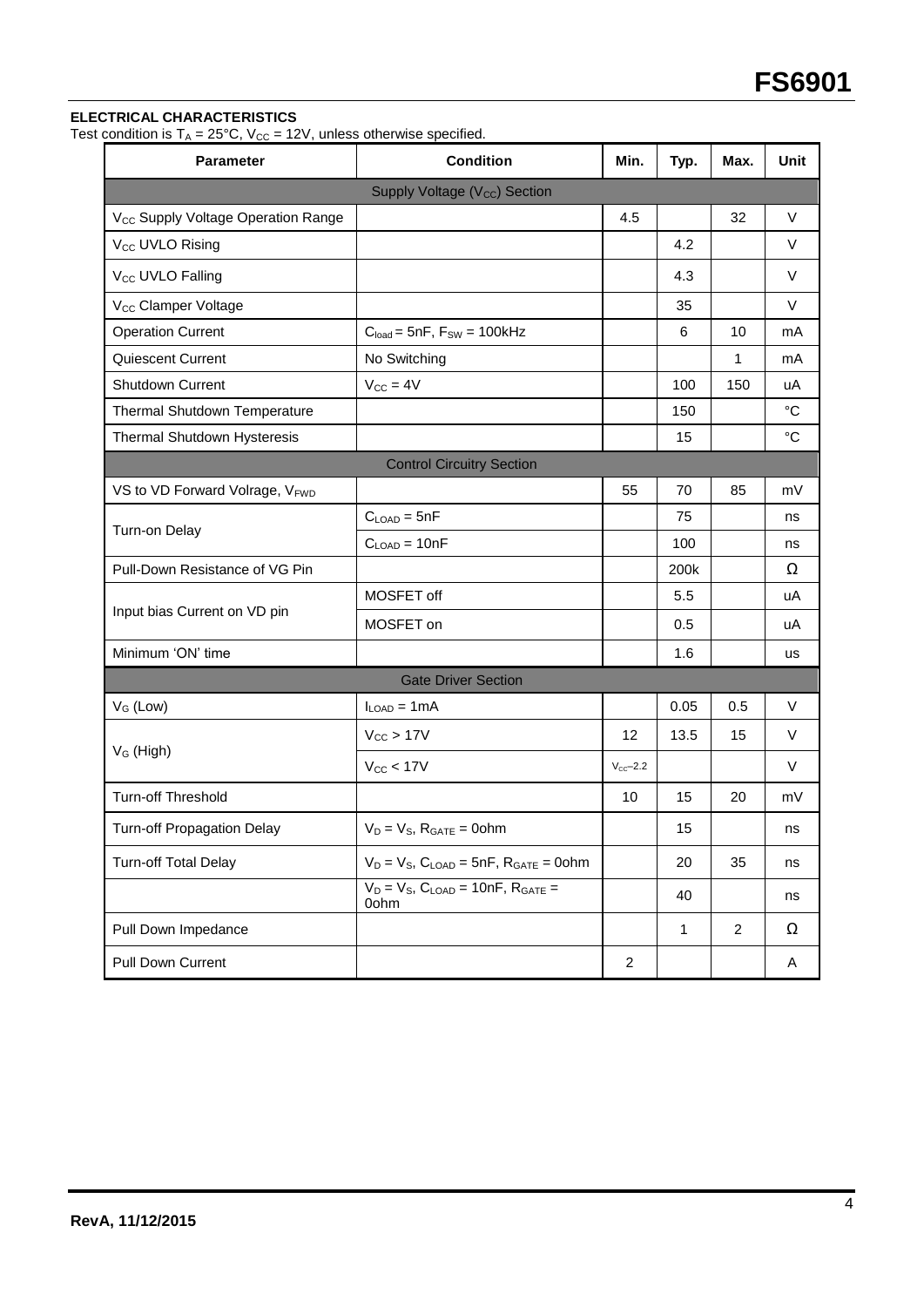## **OPERATION DISCRIPTION**

The FS6901 supports operation in CCM, DCM and Quasi-Resonant topologies. Operating in either a DCM or Quasi-Resonant topology, the control circuitry controls the gate in forward mode and will turn the gate off when the MOSFET current is fairly low. In CCM operation, the control circuitry turns off the gate when very fast transients occur.

#### **Blanking**

The control circuitry contains a blanking function. When it pulls the MOSFET on/off, it makes sure that the on/off state at least lasts for some time. The turn on blanking time is ~1.6us, which determines the minimum on-time. During the turn on blanking period, the turn off threshold is not totally blanked, but changes the threshold voltage to ~+50mV (instead of -20mV). This assures that the part can always be turned off even during the turn on blanking period. (Albeit slower, so it is not recommended to set the synchronous period less than 1.6us at CCM condition in flyback converter, otherwise shoot through may occur)

#### **Under-Voltage Lockout (UVLO)**

When the  $V_{CC}$  is below UVLO threshold, the part is in sleep mode and the Vg pin is pulled low by a 10k $\Omega$ resistor.

## **Thermal Shutdown**

If the junction temperature of the chip exceeds 150°C, the Vg will be pulled low and the part stops switching. The part will return to normal function after the junction temperature has dropped to 115°C.

#### **Turn-on Phase**

When the synchronous MOSFET is conducting, current will flow through its body diode which generates a negative Vds across it. Because this body diode voltage drop (<- 500mV) is much smaller than the turn on threshold of the control circuitry (-70mV), which will then pull the gate driver voltage high to turn on the synchronous MOSFET after about 100ns turn on delay.

As soon as the turn on threshold (-70mV) is triggered, a blanking time (Minimum on-time: ~1.6us) will be added during which the turn off threshold will be changed from - 15mV to +50mV. This blanking time can help to avoid error trigger on turn off threshold caused by the turn on ringing of the synchronous MOSFET.



#### **Conducting Phase**

When the synchronous MOSFET is turned on, Vds becomes to rise according to its on resistance, as soon as Vds rises above the turn on threshold (-70mV), the control circuitry stops pulling up the gate driver which leads the gate voltage is pulled down by the internal pull-down resistance (10kΩ) to larger the on resistance of synchronous MOSFET to ease the rise of Vds. By doing that, Vds is adjusted to be around - 70mV even when the current through the MOS is fairly small, this function can make the driver voltage fairly low when the synchronous MOSFET is turned off to fast the turn off speed (this function is still active during turn on blanking time which means the gate driver could still be turned off even with very small duty of the synchronous MOSFET).

#### **Turn-off Phase**

When Vds rises to trigger the turn off threshold (- 15mV), the gate voltage is pulled to low after about 20ns turn off delay (defined in Fig.2) by the control circuitry. Similar with turn-on phase, a 200ns blanking time is added after the synchronous MOSFET is turned off to avoid error trigger. Fig.3 shows synchronous rectification operation at heavy load condition. Due to the high current, the gate driver will be saturated at first. After Vds goes to above -70mV, gate driver voltage decreases to adjust the Vds to typical - 70mV.

Fig.4 shows synchronous rectification operation at light load condition. Due to the low current, the gate driver voltage never saturates but begins to decrease as soon as the synchronous MOSFET is turned on and adjust the Vds.



**Operation at heavy load**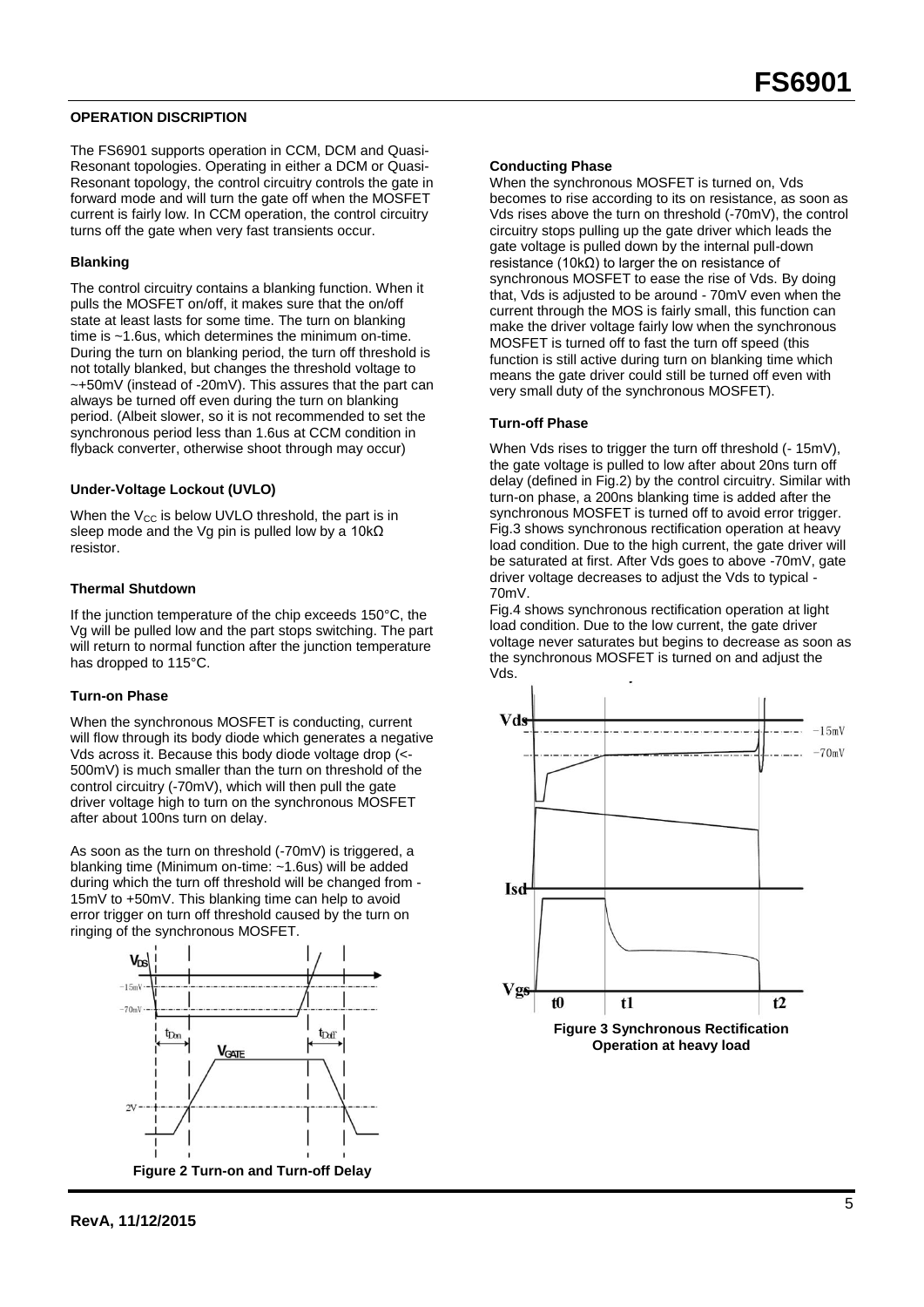

## **SR Mosfet Selection and Driver ability**

The Power Mosfet selection proved to be a trade off between Ron and Qg. In order to achieve high efficiency, the Mosfet with smaller Ron is always preferred, while the Qg is usually larger with smaller Ron, which makes the turn-on/off speed lower and lead to larger power loss. For FS6901, because Vds is regulated at ~-70mV during the driving period, the Mosfet with too small Ron is not recommend, because the gate driver may be pulled down to a fairly low level with too small Ron when the Mosfet current is still fairly high, which make the advantage of the low Ron inconspicuous.

Fig.5 shows the typical waveform of QR flyback. Assume 50% duty cycle and the output current is IOUT.

To achieve fairly high usage of the Mosfet's Ron, it is expected that the Mosfet be fully turned on at least 50% of the SR conduction period:

 $Vds = -$  Ic  $\times$  Ron =  $-2$  · IOUT  $\times$  Ron  $\le -$  Vfwd Where Vds is Drain-Source voltage of the Mosfet and Vfwd is the forward voltage threshold of FS6901, which is

#### $~5$ 70mV.

So the Mosfet's Ron is recommended to be no lower than ~35/IOUT (mΩ). (For example, for 5A application, the Ron of the Mosfet is recommended to be no lower than  $7m\Omega$ ) Fig.6 shows the corresponding total delay during turn-on period ( $t_{Total}$ , see Fig.2) with driving different Qg Mosfet by FS6901. From Fig.6, with driving a 120nC Qg Mosfet, the driver ability of FS6901 is able to pull up the gate driver voltage of the Mosfet to ~5V in 300ns as soon as the body diode of the Mosfet is conducting, which greatly save the turn-on power loss in the Mosfet's body diode.







**Figure 6 Total Turn-on Delay vs. Qg**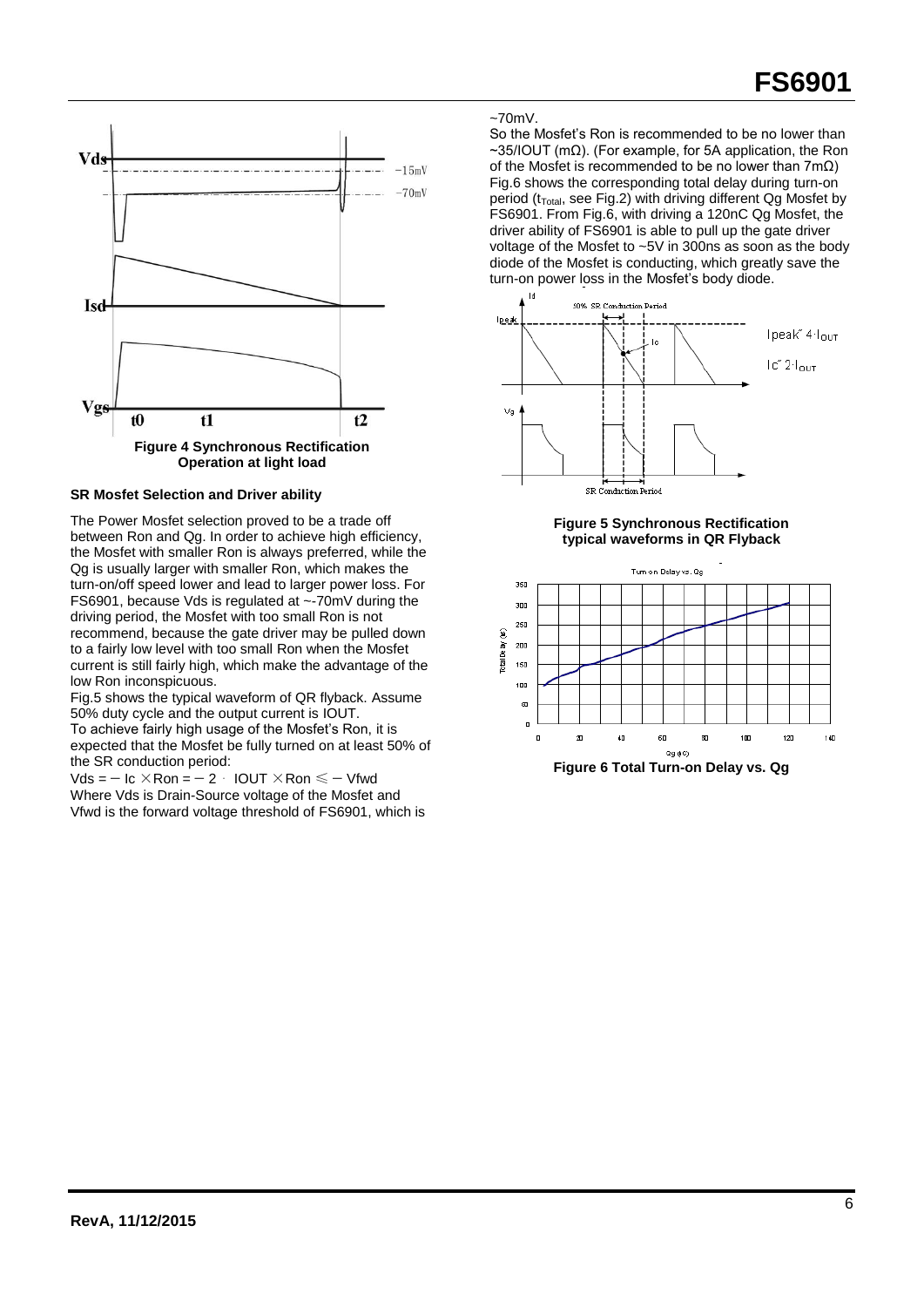## **CLASSIFICATION REFLOW PROFILES**

| <b>Profile Feature</b>                                                                             | <b>Pb-Free Assembly</b>                              |  |  |
|----------------------------------------------------------------------------------------------------|------------------------------------------------------|--|--|
| Preheat & Soak<br>Temperature min (Tsmin)<br>Temperature max (Tsmax)<br>Time (Tsmin to Tsmax) (ts) | $150^{\circ}$ C<br>$200^{\circ}$ C<br>60-120 seconds |  |  |
| Average ramp-up rate (Tsmax to Tp)                                                                 | 3°C/second max.                                      |  |  |
| Liquidous temperature (TL)                                                                         | $217^{\circ}$ C                                      |  |  |
| Time at liquidous (tL)                                                                             | 60-150 seconds                                       |  |  |
| Peak package body temperature (Tp)*                                                                | Max $260^{\circ}$ C                                  |  |  |
| Time $(tp)^{**}$ within 5°C of the specified<br>classification temperature (Tc)                    | Max 30 seconds                                       |  |  |
| Average ramp-down rate (Tp to Tsmax)                                                               | 6°C/second max.                                      |  |  |
| Time 25°C to peak temperature                                                                      | 8 minutes max.                                       |  |  |



**Figure 2** Classification Profile